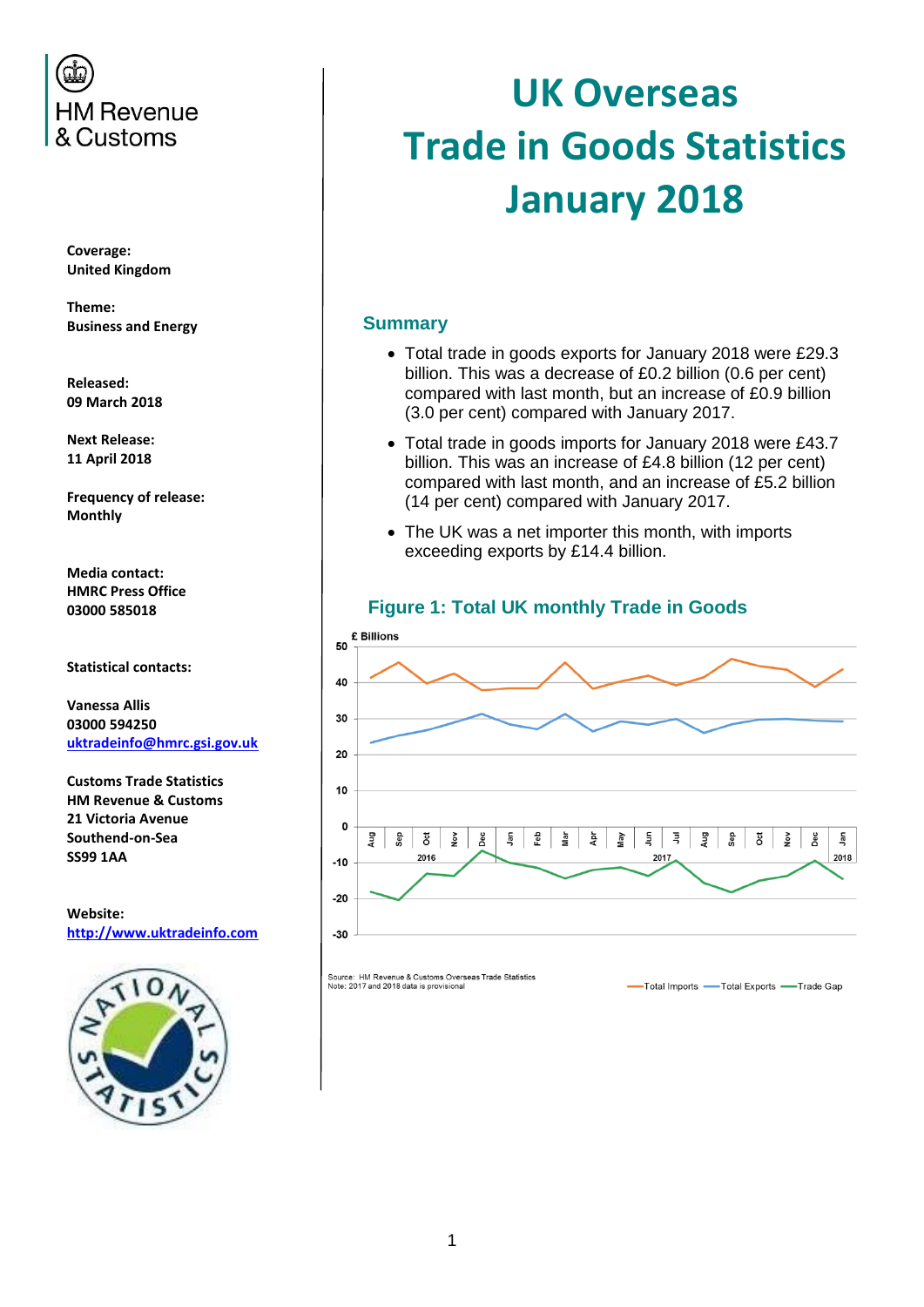# **Trade Trends**

- Following the global economic crisis, UK trade in goods dropped in 2009. Both imports and exports then steadily increased until 2012. From the start of 2013, imports remained relatively flat until a very sharp increase in Q3 of 2016, while exports peaked in Q2 of 2013, with a further peak in Q4 of 2016.
- The total **export** trade for Q4 of 2017 was £89.3 billion, which was an increase of 2.5 per cent compared with £87.1 billion for Q4 of 2016.
- The total **import** trade for Q4 of 2017 was £127.2 billion, which was an increase of 5.7 per cent compared with £120.3 billion for Q4 of 2016.
- There was a trade deficit of £37.9 billion for Q4 of 2017. This was a widening of 14 per cent compared with Q4 of 2016. These values were strongly influenced by trade in non-monetary gold.
- For many years Germany has been our largest trading **import** partner by value. The USA has been the dominant trading partner for **exports** for many years.
- Mechanical appliances and Motor vehicles have generally been the largest **import** commodities by value. For **exports**, Mechanical appliances has also predominantly been the largest valued commodity, with occasional peaks for Precious metals.

Exports up 2.5% for Q4 2017 on Q4 2016

Imports up 5.7% for Q4 2017 on Q4 2016

Trade deficit widened by 14% for Q4 2017 on Q4 2016



#### **Figure 2: Quarterly UK Trade in Goods, 2009 – 2017**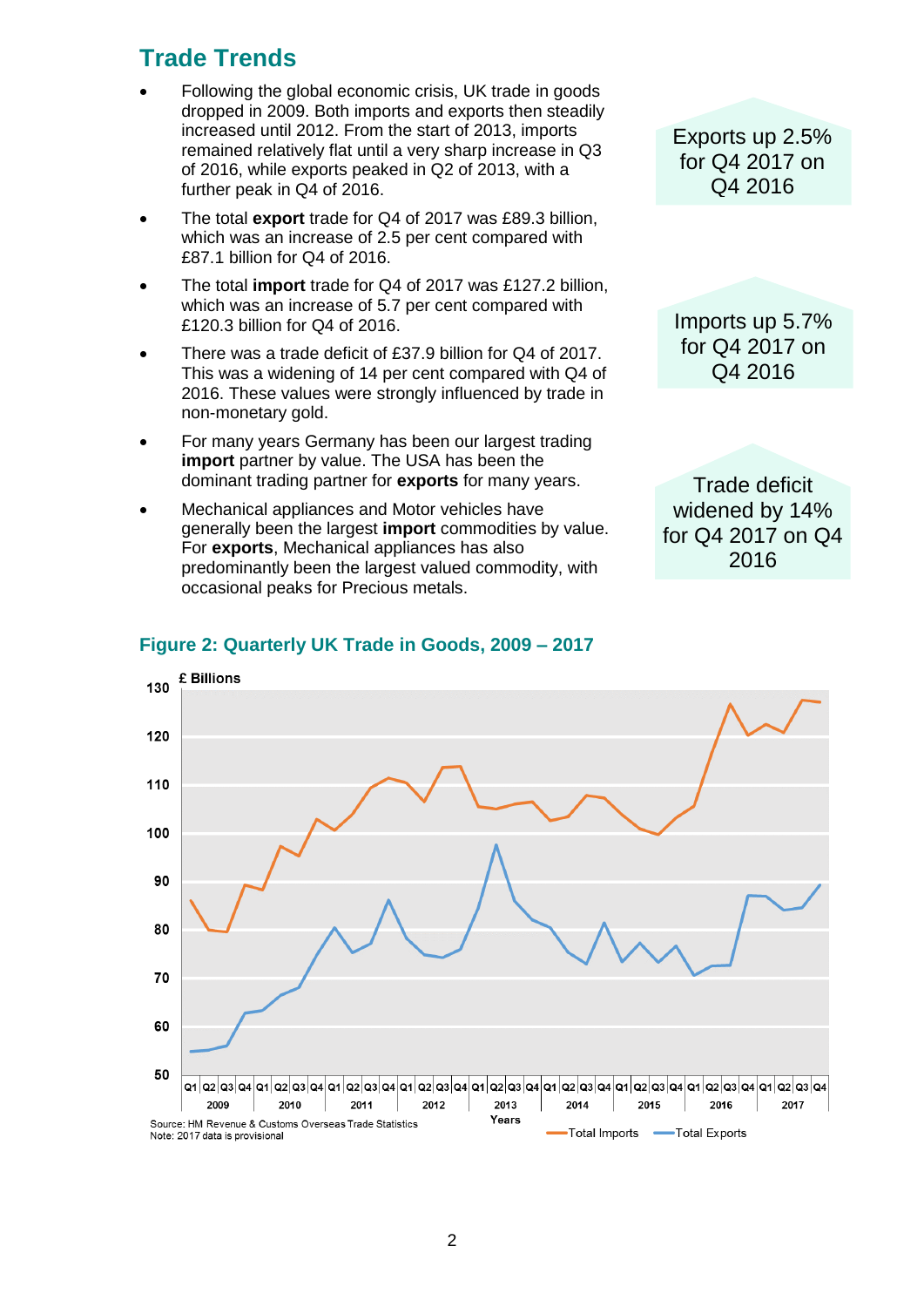# **Non-EU & EU Trade**

- **Non-EU Exports** for January 2018 were £14.8 billion. This was a decrease of £1.5 billion (9.1 per cent) on last month, and a decrease of £0.8 billion (5.1 per cent) compared with January 2017.
- **Non-EU Imports** for January 2018 were £21.7 billion. This was an increase of £3.0 billion (16 per cent) on last month, and an increase of £3.1 billion (17 per cent) compared with January 2017.
- For **Non-EU trade** the UK was a net importer this month, with imports exceeding exports by £6.9 billion.
- **EU Exports** for January 2018 were £14.5 billion. This was an increase of £1.3 billion (9.9 per cent) on last month, and an increase of £1.6 billion (13 per cent) compared with January 2017.
- **EU Imports** for January 2018 were £22.0 billion. This was an increase of £1.8 billion (8.9 per cent) on last month, and an increase of £2.2 billion (11 per cent) compared with January 2017.
- For **EU trade** the UK was a net importer this month, with imports exceeding exports by £7.5 billion.
- The proportion of total exports to the EU was 50 per cent in January 2018. Over the past 18 months, this has ranged from 39 per cent to 52 per cent. The proportion of total imports from the EU was 50 per cent in January 2018. Over the same period, this has ranged between 46 per cent and 55 per cent.

Non-EU exports down 9.1% on last month

Non-EU imports up 16% on last month

EU exports up 13% on January 2017

EU imports up 11% on January 2017

#### **Figure 3: Proportion of total UK Trade in Goods with the EU, January 2018**

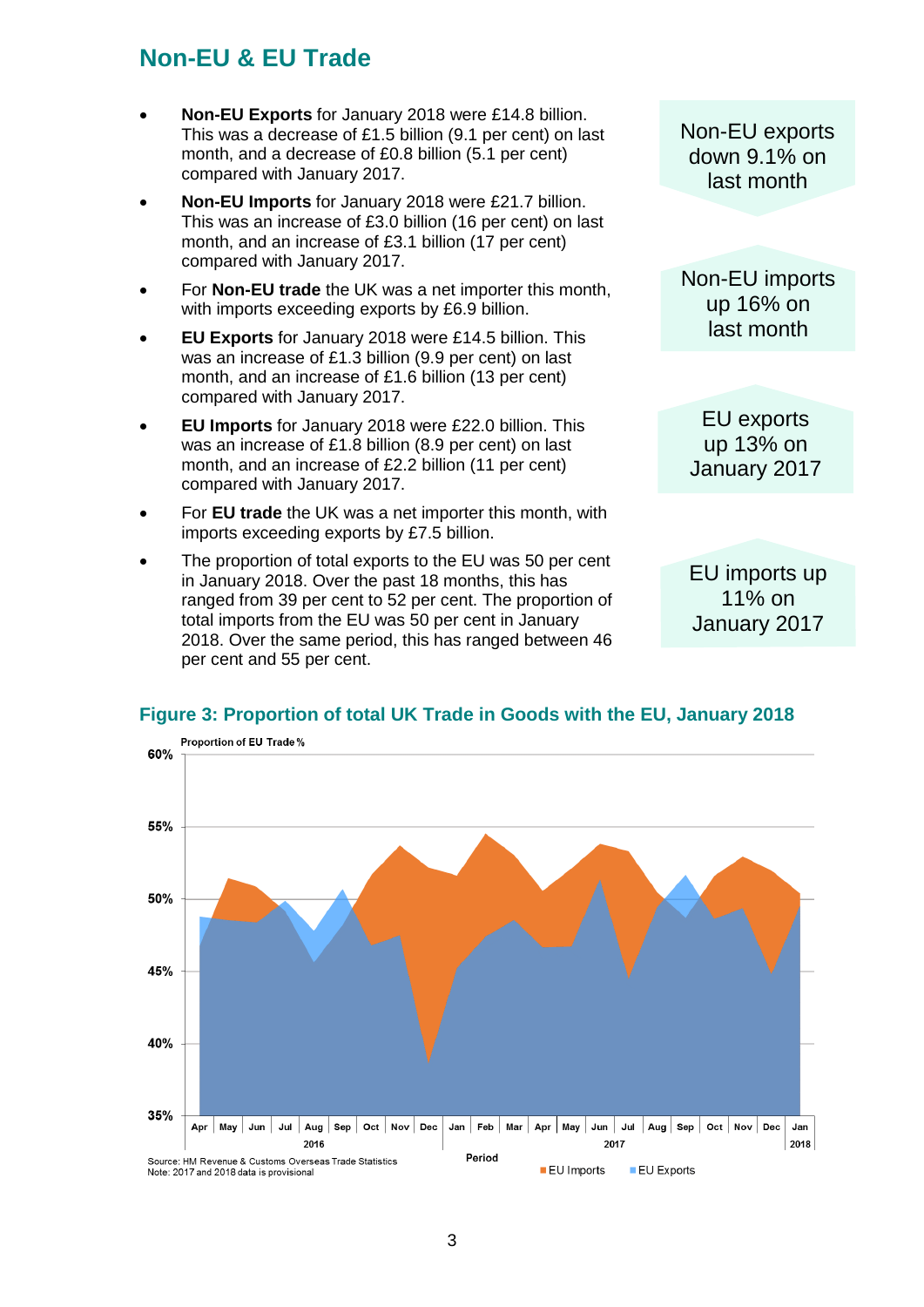# **Exports**

#### **Country Analysis**

#### **Table 1: UK Exports of goods to top 10 partner countries, January 2018**

| <b>Partner</b><br><b>Country</b> | January<br>2018<br><b>Total</b><br>(£ millions) | <b>Change from</b><br><b>December</b><br>2017 (%) | <b>Change from</b><br>January<br>2017 (%) | Rank<br><b>December</b><br>2017 | Rank<br>January<br>2017 |
|----------------------------------|-------------------------------------------------|---------------------------------------------------|-------------------------------------------|---------------------------------|-------------------------|
| <b>USA</b>                       | 4,179                                           | 13.0                                              | 20.3                                      | $\mathbf{1}$                    | $\mathbf{1}$            |
| Germany                          | 3,139                                           | 17.7                                              | 3.6                                       | $\overline{2}$                  | 3                       |
| France                           | 2,141                                           | $-5.7$                                            | 15.1                                      | 3                               | $\overline{4}$          |
| Netherlands                      | 2,131                                           | 9.8                                               | 23.1                                      | 5                               | 5                       |
| Irish Republic                   | 1,611                                           | $-8.0$                                            | 16.4                                      | $\,6$                           | 6                       |
| Turkey                           | 1,312                                           | 14.9                                              | 286.7                                     | 8                               | 18                      |
| China                            | 1,180                                           | $-11.5$                                           | $-10.7$                                   | $\overline{7}$                  | $\overline{7}$          |
| Belgium                          | 1,143                                           | 30.5                                              | 16.0                                      | $\boldsymbol{9}$                | 8                       |
| Italy                            | 991                                             | 29.8                                              | 17.5                                      | 11                              | 9                       |
| Switzerland                      | 920                                             | $-55.7$                                           | $-73.4$                                   | $\overline{\mathbf{4}}$         | $\overline{2}$          |
| <b>Others</b>                    | 10,585                                          | $-3.6$                                            | 5.3                                       | ÷,                              | $\blacksquare$          |
| <b>Total Non-EU</b>              | 14,802                                          | $-9.1$                                            | $-5.1$                                    |                                 |                         |
| <b>Total EU</b>                  | 14,529                                          | 9.9                                               | 12.8                                      | $\overline{\phantom{a}}$        |                         |
| <b>Total Exports</b>             | 29,331                                          | $-0.6$                                            | 3.0                                       |                                 |                         |

Source: HM Revenue & Customs Overseas Trade Statistics Note: 2017 and 2018 data is provisional

- The order of the top ten export partner countries (ranked by value) has changed compared with last month and with January 2017. Most notably, compared with January 2017, Turkey has risen to sixth place from 18<sup>th</sup>.
- Six of the top ten countries experienced increases in value compared with last month, and eight of the top ten countries experienced increases in value compared with January 2017.
- The USA remained the largest export partner country, experiencing the largest value increase on last month, up £480 million (13 per cent). It also experienced the second largest value increase on January 2017, up £706 million (20 per cent).

Top export partner USA up 20% on January 2017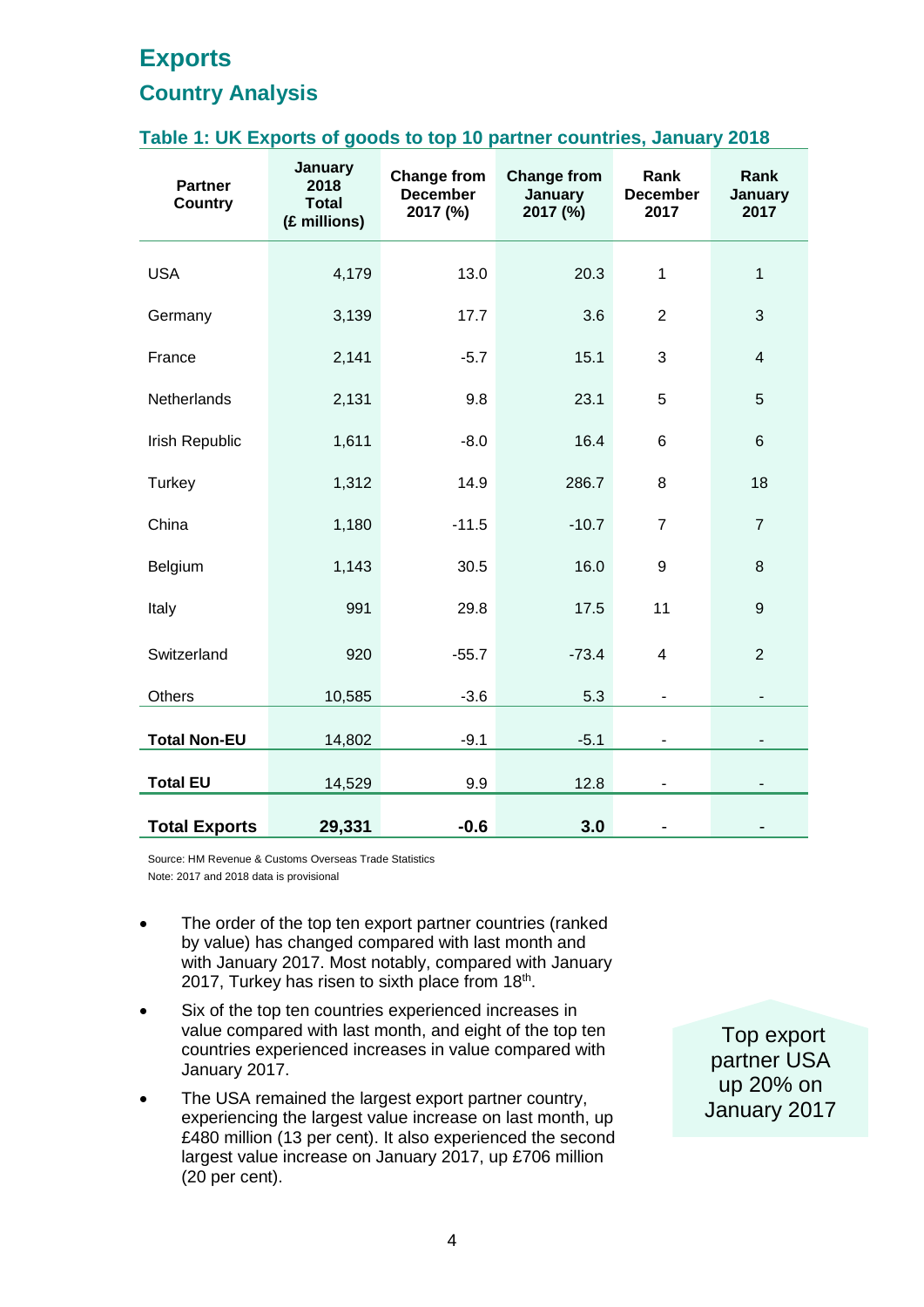- Switzerland experienced the largest value decrease on last month and January 2017, down £1,157 million (56 per cent) and £2,539 million (73 per cent) respectively.
- The United Arab Emirates (15<sup>th</sup> place) experienced the second largest value decrease compared with last month and with January 2017, down £235 million (35 per cent) and £298 million (40 per cent) respectively.
- China experienced the third largest value decrease compared both with last month and with January 2017, down £153 million (12 per cent) and £141 million (11 per cent) respectively.
- Germany experienced the second largest value increase compared with last month, up £472 million (18 per cent). It also experienced an increase on January 2017, up £109 million (3.6 per cent).
- Turkey experienced the largest value increase on January 2017, up £973 million (more than treble).
- The Netherlands experienced an increase on last month, up £191 million (9.8 per cent). It also experienced the third largest value increase compared with January 2017, up £400 million (23 per cent).

Exports to Switzerland down 56% on last month

> Exports to China down 12% on last month

Exports to Turkey more than treble on January 2017



# **Figure 4: UK exports of goods to the top 5 countries, January 2018**

Source: HM Revenue & Customs Overseas Trade Statistics Note: 2018 data is provisional

- The USA accounted for 14 per cent of the total value of goods exports from the UK, compared with 12 per cent in January 2017.
- Germany had the second largest proportion, accounting for 11 per cent, this is a slight increase on January 2017.
- The top five export partners accounted for 45 per cent of total exports in goods this month, this is a decrease on 48 per cent in January 2017.

The USA accounted for 14% of total UK exports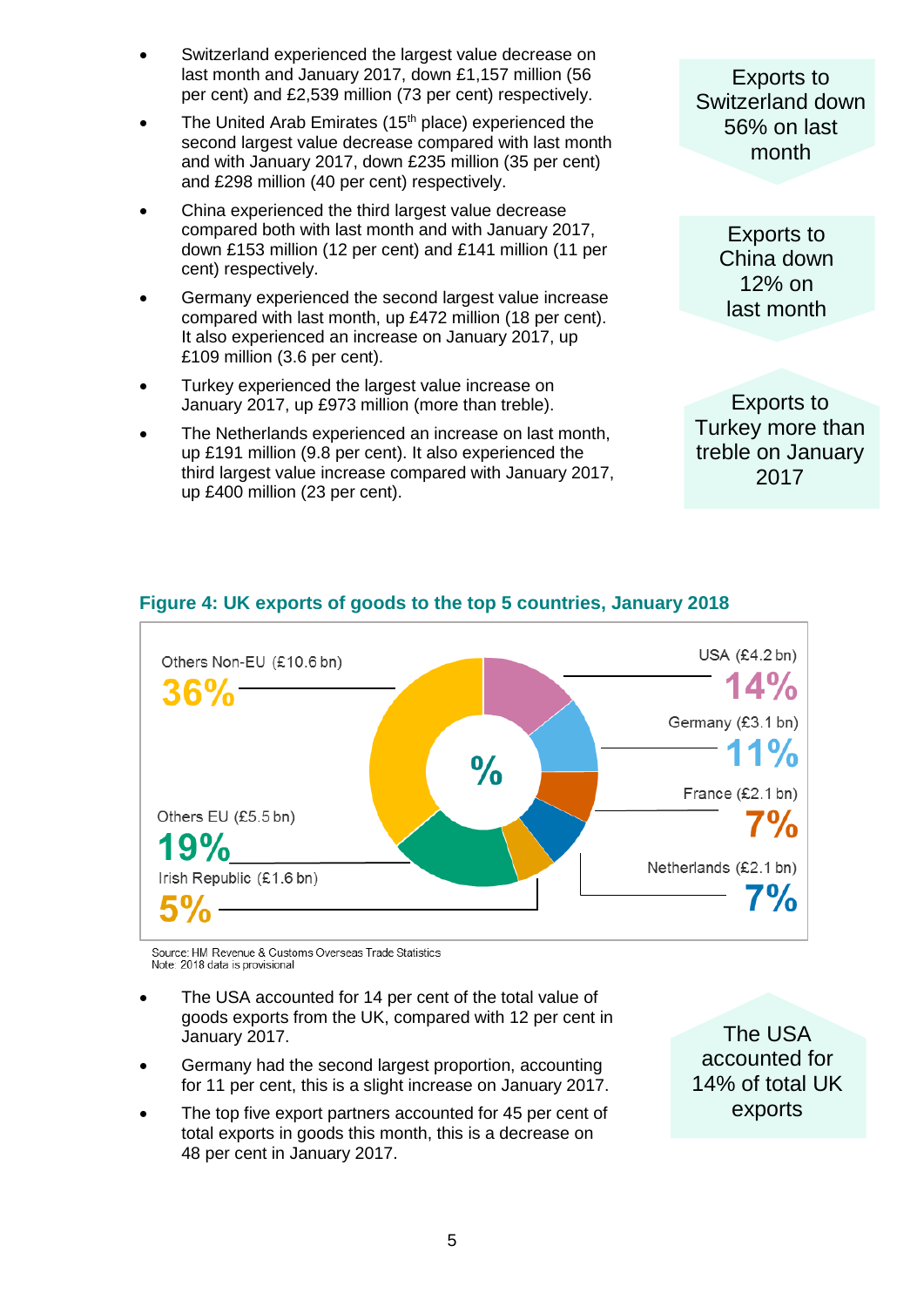# **Commodity Analysis**

| <b>Commodity</b><br><b>Description</b> | January<br>2018<br>Total<br>(£ millions) | Change<br>from<br><b>December</b><br>2017 (%) | Change<br>from<br>January<br>2017 (%) | Rank<br><b>December</b><br>2017 | Rank<br>January<br>2017 |
|----------------------------------------|------------------------------------------|-----------------------------------------------|---------------------------------------|---------------------------------|-------------------------|
| Mechanical<br>appliances               | 4,467                                    | $-6.3$                                        | 16.7                                  | 1                               | 2                       |
| Motor vehicles                         | 3,370                                    | 5.0                                           | 3.9                                   | 3                               | 3                       |
| Precious metals                        | 2,542                                    | $-30.7$                                       | $-38.4$                               | $\overline{2}$                  | 1                       |
| Mineral fuels                          | 2,397                                    | 12.1                                          | 8.4                                   | $\overline{4}$                  | 4                       |
| Pharmaceutical<br>products             | 2,173                                    | 15.8                                          | 7.5                                   | 5                               | 5                       |
| <b>Others</b>                          | 14,383                                   | 3.8                                           | 10.3                                  |                                 |                         |
| <b>Total Exports</b>                   | 29,331                                   | $-0.6$                                        | 3.0                                   |                                 |                         |

#### **Table 2: UK exports of goods by top 5 commodities, January 2018**

Source: HM Revenue & Customs Overseas Trade Statistics Note: 2017 and 2018 data is provisional

- The order of the top five export commodities (ranked by value) has changed when compared with last month and January 2017. Most notably, when compared with January 2017, Precious metals has fallen to third from first.
- Mechanical appliances remained the top export commodity, despite experiencing the second largest value decrease on last month, down £300 million (6.3 per cent). In contrast, it saw the largest increase compared with January 2017, up £638 million (17 per cent).
- Precious metals experienced the largest value decrease compared with last month and January 2017, down £1,124 million (31 per cent) and £1,582 million (38 per cent) respectively.
- Copper and articles thereof  $(35<sup>th</sup>$  place) experienced the second largest decrease compared with January 2017, down £41 million (26 per cent).
- Aircraft  $(7<sup>th</sup>$  place) exports experienced the largest value increase compared with last month, up £428 million (40 per cent). It also saw an increase compared with January 2017, up £144 million (11 per cent).
- Pharmaceutical products experienced the second largest increase compared with last month, up £297 million (16 per cent).
- Organic chemicals (9<sup>th</sup> place) experienced the second largest increase compared with January 2017, up £215 million (34 per cent).
- The top five export commodities accounted for 51 per cent of total UK trade in goods exports this month, compared with 54 per cent in January 2017.

Exports of **Mechanical** appliances down 6.3% on last month

> Exports of Precious metals down 31% on last month

Exports of Aircraft up 40% on last month

Exports of Organic Chemicals up 34% on January 2017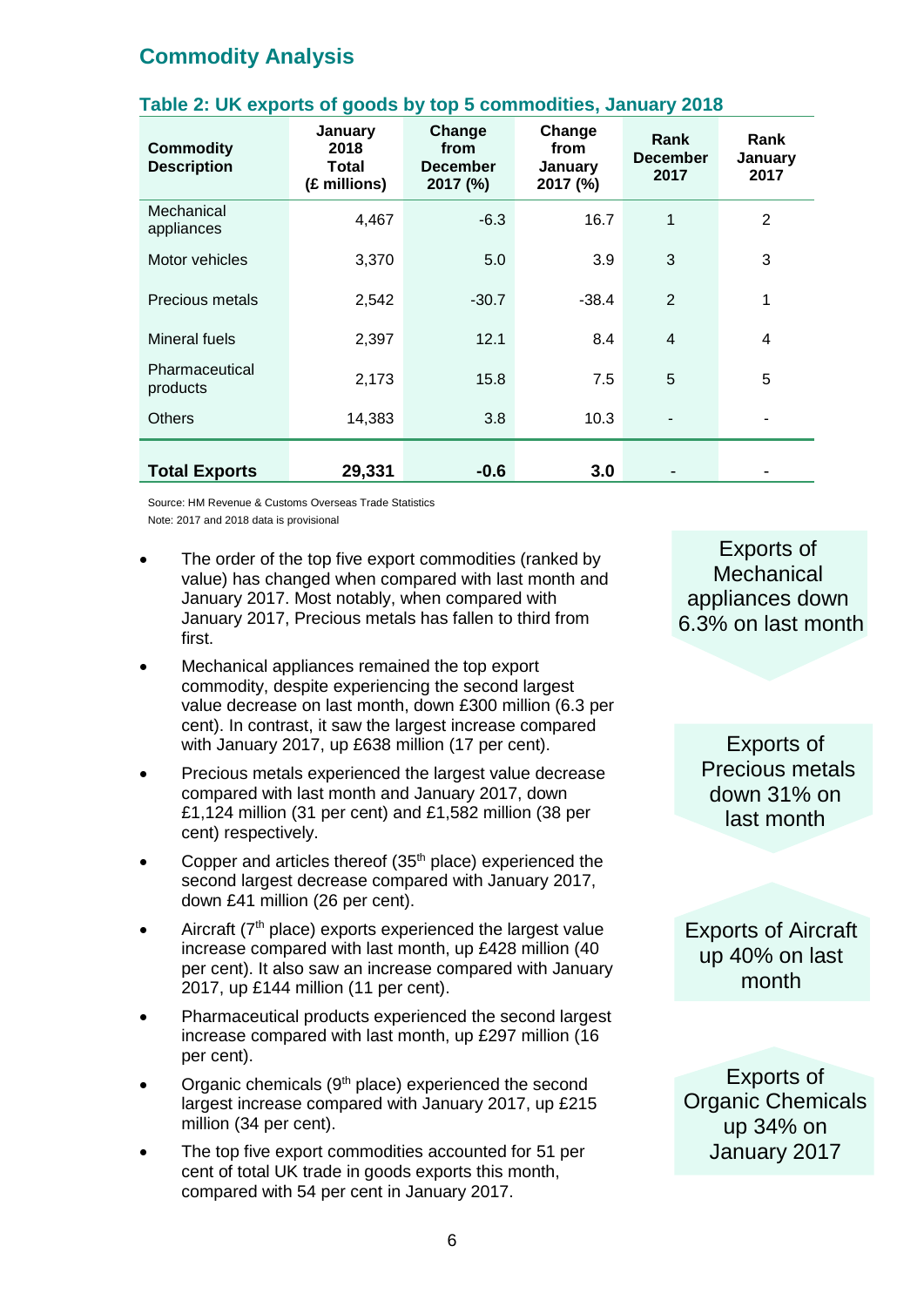# **Combined Commodity and Country Analysis**

#### **Figure 5: UK exports of goods to EU & Non-EU by top 5 commodities** EU Exports, January 2018 **Non-EU Exports, January 2018** Mechanical Mechanical  $12%$ 18% appliances appliances Mineral fuels Precious metals  $\blacksquare$  11%  $14%$ Motor vehicles  $10%$ Motor vehicles  $13%$ Pharmaceutical Pharmaceutical  $8%$  $7%$ products products Electronic  $7%$ Mineral fuels  $1.5%$ equipment Other 52% Other  $42%$  $0%$ 50%  $0%$ 50%

Source: HM Revenue & Customs Overseas Trade Statistics Note: 2018 data is provisional

- Mechanical appliances, Mineral fuels, Motor vehicles, and Pharmaceutical products were in the top five export commodities for both EU and non-EU countries.
- The fall in exports of Precious metals on both periods was led by Switzerland, down £1,049 million (62 per cent) and £2,532 million (80 per cent).
- The decrease in exports of Mechanical appliances on last month was led by France, down £464 million (61 per cent). The rise on January 2017 was led by the USA and France, up £177 million (31 per cent) and £125 million (70 per cent) respectively.
- The decrease in exports to the United Arab Emirates on last month was led by Precious metals, down £87 million (79 per cent). The decrease on January 2017 was led by Mechanical appliances, down £177 million (47 per cent).
- The decrease in exports to China on last month was led by Precious metals, down £180 million (95 per cent). The decrease on January 2017 was led by Mineral fuels, down £185 million (54 per cent).
- The increase in exports of Aircraft compared with last month was led by the USA, France and Germany, up £221 million (more than double), £109 million (41 per cent) and £106 million (42 per cent) respectively.
- The increase in exports of Organic chemicals on January 2017 was led by the USA, up £189 million (more than double).
- The increase in exports to Turkey compared with January 2017 was led by Precious metals, up £869 million (from £67 million).
- The increase in exports to the Netherlands on both periods was led by Mineral fuels, up £74 million (8.7 per cent) and £313 million (51 per cent) respectively.

Exports of Precious metals to Switzerland down 62% on last month

Exports of **Mechanical** appliances to France down 61% on last month

Increase in exports of Aircraft to the USA more than double on January 2017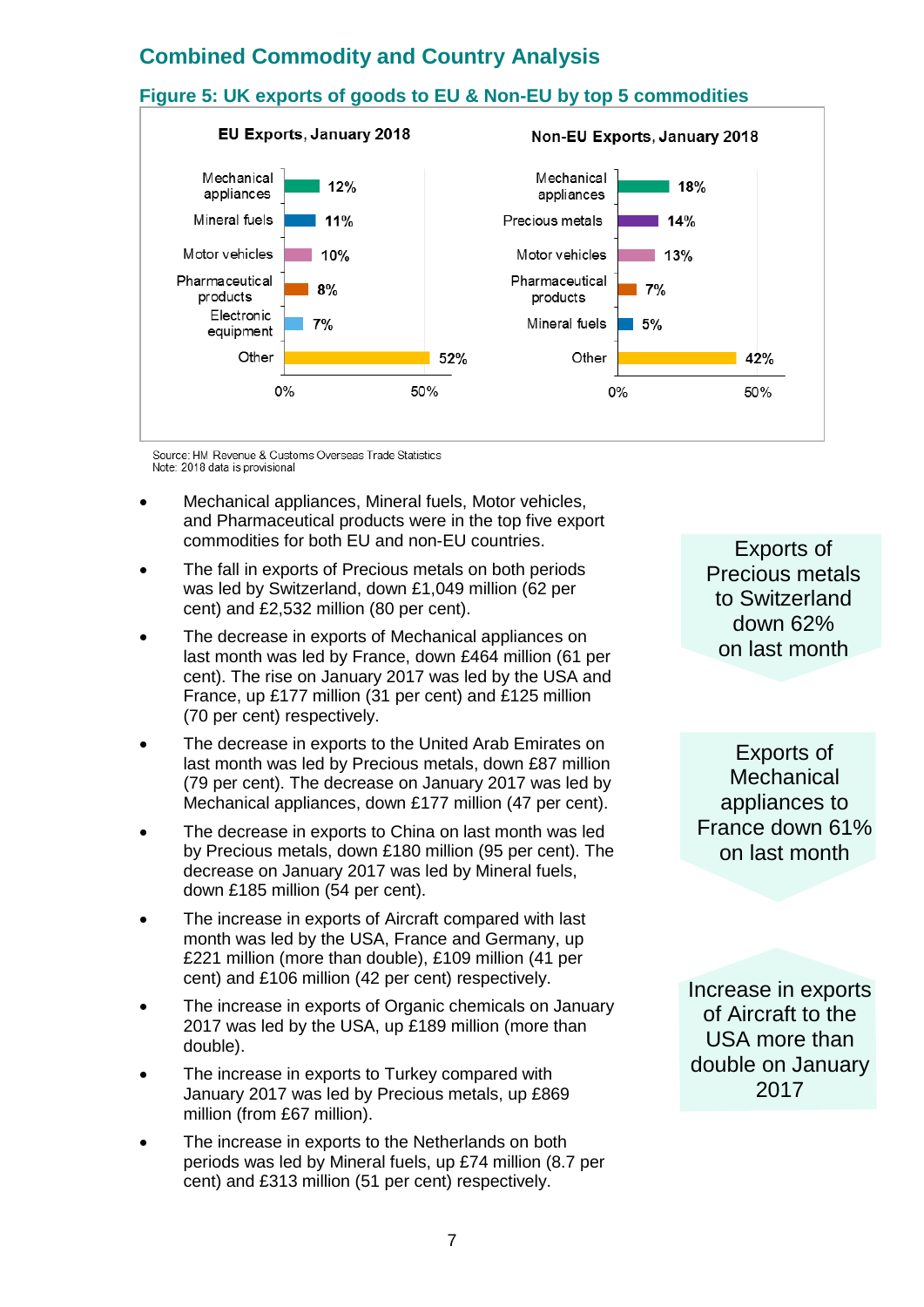# **Imports**

### **Country Analysis**

#### **Table 3: UK imports of goods from top 10 countries, January 2018**

| <b>Partner Country</b> | January<br>2018 Total<br>(£ millions) | <b>Change from</b><br><b>December</b><br>2017 (%) | Change<br>from January<br>2017 (%) | Rank<br><b>December</b><br>2017 | Rank<br>January<br>2017  |
|------------------------|---------------------------------------|---------------------------------------------------|------------------------------------|---------------------------------|--------------------------|
| Germany                | 5,757                                 | 16.2                                              | 9.4                                | $\mathbf{1}$                    | 1                        |
| Netherlands            | 3,680                                 | 7.6                                               | 19.6                               | $\overline{2}$                  | 3                        |
| China                  | 3,592                                 | 9.6                                               | $-2.4$                             | 4                               | $\overline{2}$           |
| <b>USA</b>             | 3,544                                 | 3.8                                               | 21.3                               | 3                               | $\overline{\mathbf{4}}$  |
| France                 | 2,278                                 | 9.3                                               | 17.2                               | 6                               | $\overline{7}$           |
| Norway                 | 2,160                                 | 17.1                                              | $-7.9$                             | $\overline{7}$                  | 5                        |
| Belgium                | 2,081                                 | $-0.5$                                            | 5.3                                | 5                               | 6                        |
| Italy                  | 1,495                                 | $-0.7$                                            | 10.3                               | 8                               | 8                        |
| Spain                  | 1,299                                 | 18.8                                              | 5.3                                | 10                              | 9                        |
| Canada                 | 1,293                                 | 23.2                                              | 48.1                               | 11                              | 11                       |
| <b>Others</b>          | 16,529                                | 16.6                                              | 19.9                               |                                 | $\overline{\phantom{a}}$ |
| <b>Total non-EU</b>    | 21,674                                | 16.0                                              | 16.5                               | -                               |                          |
| <b>Total EU</b>        | 22,036                                | 8.9                                               | 10.9                               |                                 |                          |
| <b>Total Imports</b>   | 43,710                                | 12.3                                              | 13.6                               |                                 |                          |

Source: HM Revenue & Customs Overseas Trade Statistics Note: 2017 and 2018 data is provisional

- Compared with last month, nine of the top ten import partners (ranked by value) remained the same but in a different order. This was mirrored when comparing with January 2017.
- Eight of the top ten import partners increased in value compared with last month; and eight of the top ten import partners increased in value compared with January 2017.
- Germany remained the top import partner country, experiencing the largest increase on last month, up £802 million (16 per cent). It experienced the fourth largest increase compared with January 2017, up £496 million (9.4 per cent).
- Australia (18<sup>th</sup> place) experienced the second largest value increase compared with last month, up £382 million (more than double). Similarly, it saw the third largest

Top import partner Germany up 16% on last month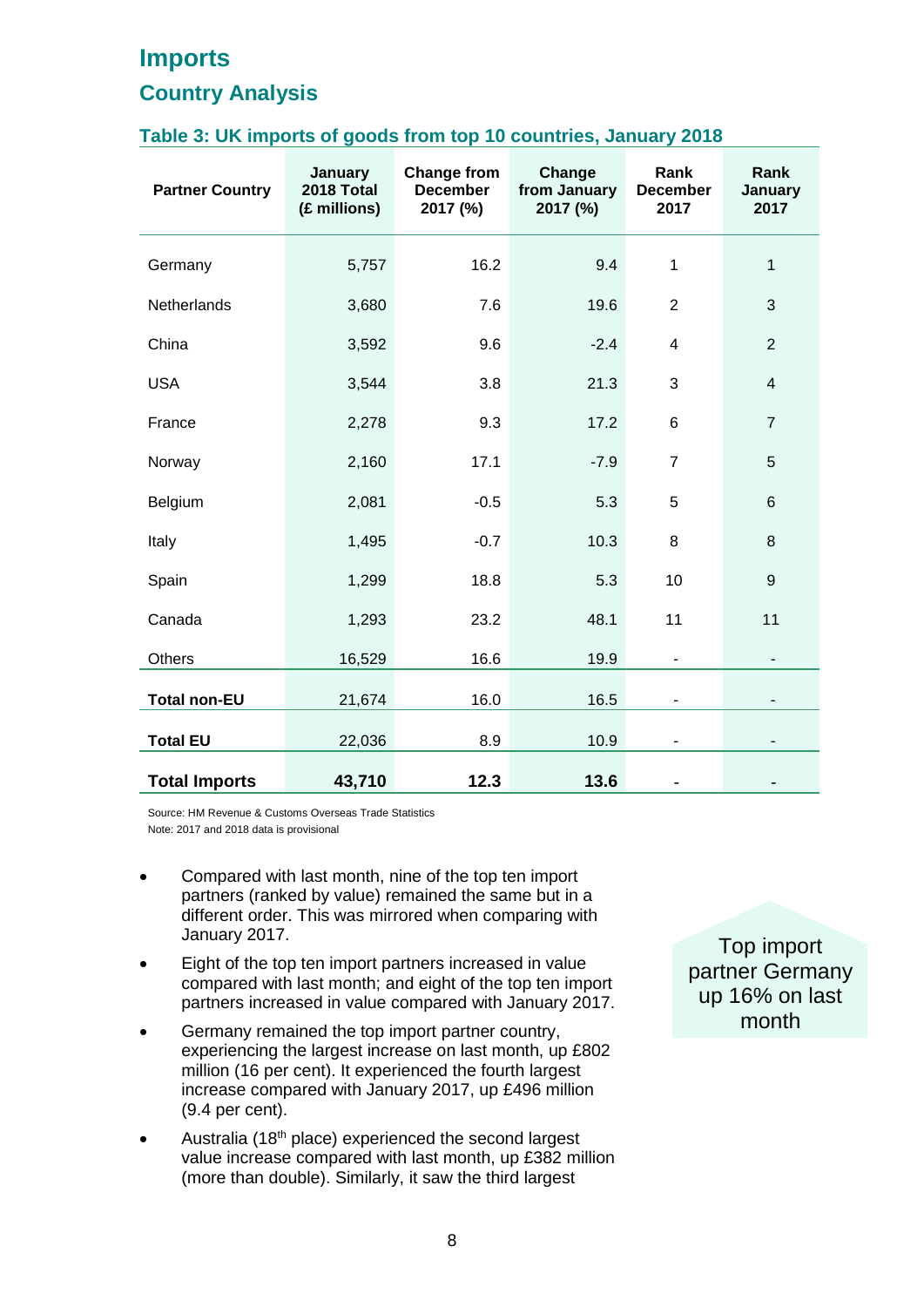increase on January 2017, up £538 million (more than four times the value).

- Imports from Japan (12<sup>th</sup> place) saw the third largest increase compared with last month, up £365 million (63 per cent).
- Imports from the USA experienced an increase compared with last month, up £129 million (3.8 per cent). It also experienced the largest increase compared with January 2017, up £622 million (21 per cent).
- $\bullet$  Imports from the United Arab Emirates (28<sup>th</sup> place) experienced the largest decrease on last month, down £197 million (41%).
- $\bullet$  Finland (38<sup>th</sup> place) experienced the second largest decrease on last month, down £132 million (43%).
- Imports from Norway experienced an increase on last month, up £315 million (17 per cent). In contrast, it experienced the largest decrease on January 2017, down £184 million (7.9%).
- Denmark (24<sup>th</sup> place) experienced the second largest decrease on January 2017, down £154 million (29%).
- Imports from China experienced the third largest decrease on January 2017, down £88 million (2.4%).

Imports from Japan up 63% on last month

Imports from the USA up 21% on January 2017

Imports from Norway down 7.9% on last year



#### **Figure 6: UK imports of goods from top 5 countries, January 2018**

Source: HM Revenue & Customs Overseas Trade Statistics Note: 2018 data is provisional

- Germany accounted for 13 per cent of the total value of imports to the UK, a slight decrease compared with the 14 per cent in January 2017.
- Netherlands had the second largest proportion, accounting for 8.4 per cent of total imports, a decrease compared with 9.6 per cent in January 2017.
- The top five partner countries accounted for 43 per cent of total UK import value this month, this is a decrease on the 45 per cent in January 2017.

**Germany** accounted for 13% of total UK imports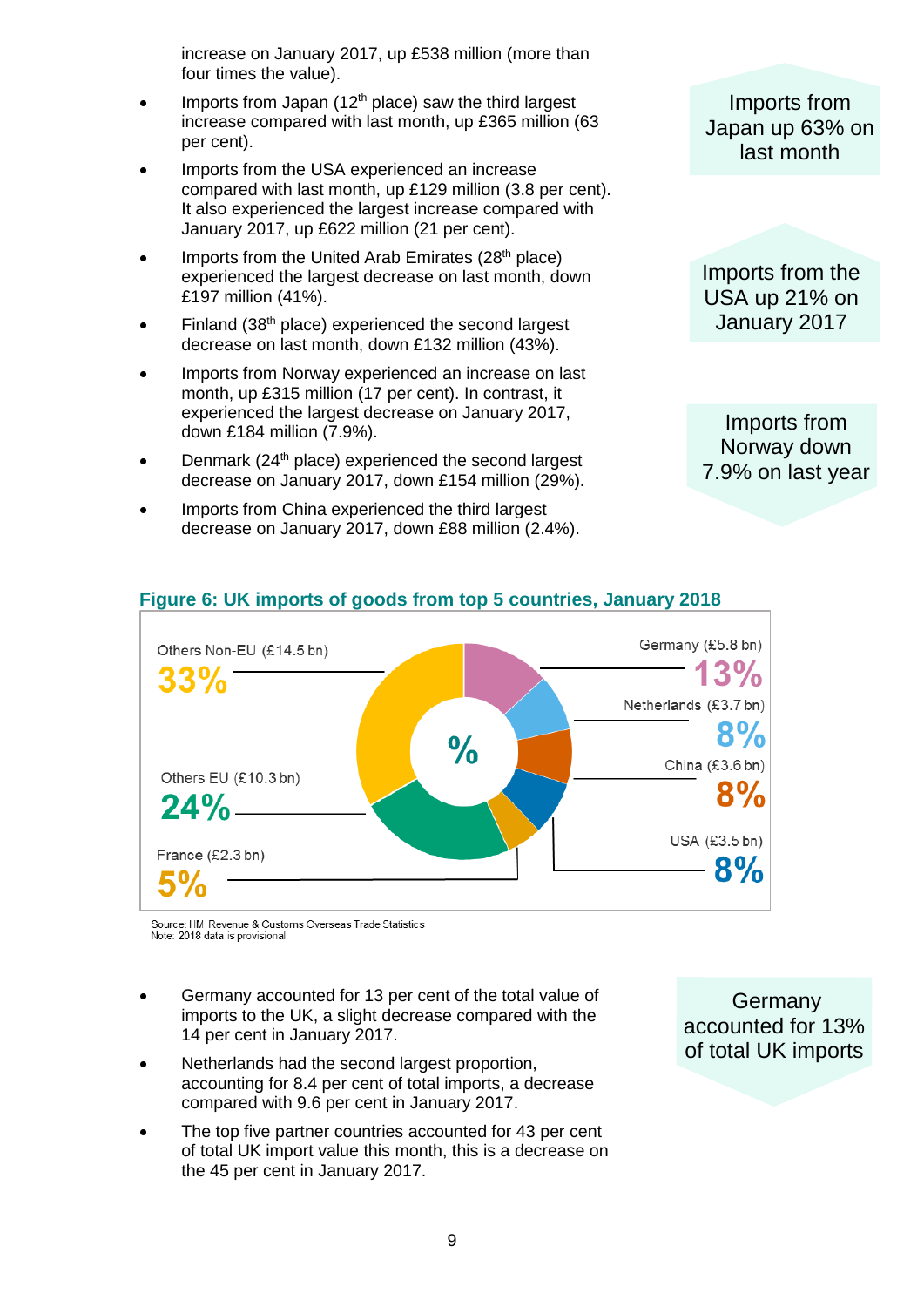# **Commodity Analysis**

| <b>Commodity</b><br><b>Description</b> | January<br>2018 Total<br>(£ millions) | Change<br>from<br><b>December</b><br>2017 (%) | Change<br>from<br>January<br>2017 (%) | Rank<br><b>December</b><br>2017 | Rank<br>January<br>2017 |
|----------------------------------------|---------------------------------------|-----------------------------------------------|---------------------------------------|---------------------------------|-------------------------|
| Mechanical<br>appliances               | 5,248                                 | 8.0                                           | 8.0                                   | 1                               | 1                       |
| Motor vehicles                         | 4,922                                 | 31.8                                          | 15.4                                  | $\overline{4}$                  | 2                       |
| Mineral fuels                          | 4,780                                 | 11.5                                          | 20.4                                  | $\overline{2}$                  | 4                       |
| Electronic<br>equipment                | 3,935                                 | $-1.2$                                        | $-1.7$                                | 3                               | 3                       |
| Precious metals                        | 3,688                                 | 20.3                                          | 126.9                                 | 5                               | 6                       |
| <b>Others</b>                          | 21,137                                | 11.3                                          | 7.1                                   |                                 |                         |
| <b>Total Imports</b>                   | 43,710                                | 12.3                                          | 13.6                                  |                                 |                         |

#### **Table 4: UK imports of goods by top 5 commodities, January 2018**

Source: HM Revenue & Customs Overseas Trade Statistics Note: 2017 and 2018 data is provisional

- The ordering of the top five commodity groups for January 2018 changed compared with December 2017 and January 2017. Motor vehicles rose from fourth to second between December 2017 and January 2018.
- Mechanical appliances was the top import commodity by value, accounting for a 12 per cent share of the total imports this month. It showed the fifth largest value increase on last month, up £389 million (8.0 per cent).
- Motor vehicles imports saw the largest increase on last month, up £1,188 million (32 per cent).
- Precious metals imports saw the second largest increase on last month, up £623 million (20 per cent). It also experienced the largest increase on January 2017, up £2,063 million (more than double the value).
- Mineral fuels imports saw the third largest increase on last month, up £493 million (12 per cent). It also experienced the second largest increase on January 2017, up £810 million (20 per cent).
- Imports of Ships, boats and floating structures (83rd place) experienced the largest decrease on last month, down £142 million (90 per cent).
- Imports of Electronic equipment saw the largest value decrease compared with January 2017, down £67 million (1.7 per cent).
- Imports of Beverages (22<sup>nd</sup> place) experienced the second largest decrease on last month, down £113 million (22 per cent).

Imports of **Mechanical** appliances up 8.0% on January 2017

Motor vehicles imports up 32% on last month

Imports of Ships, boats, and floating structures down 90% on last month

Imports of Beverages down 22% on last month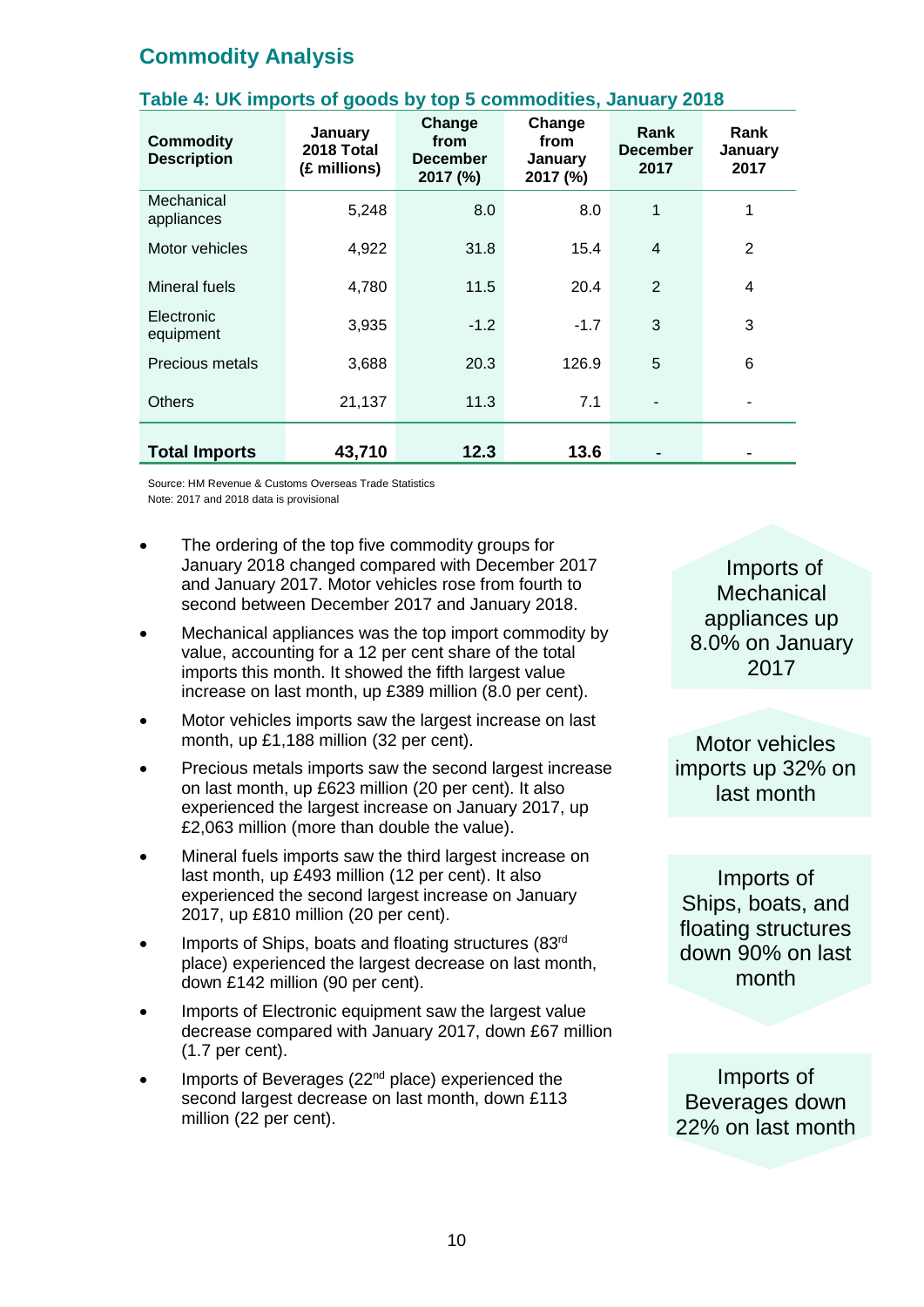# **Combined Commodity and Country Analysis**



Source: HM Revenue & Customs Overseas Trade Statistics Note: 2018 data is provisional

- Motor vehicles, Mechanical appliances, Electronic equipment, and Mineral fuels were in the top five import commodities from both EU and non-EU countries.
- The rise in imports of Motor vehicles was led by Germany, up £396 million (29%) on last month. When compared with January 2017, the increase was led by Austria, up £154 million (more than six times the value).
- The rise of Mechanical appliances on last month was led by Germany, up £85 million (12 per cent); and China, up £77 million (14 per cent). However, compared with January 2017, the increase was led by China, up £117 million (23 per cent).
- The increase of Precious metals on last month was largely due to a rise from Australia, up £367 million (more than treble the value) and Canada, up £288 million (42 per cent). The increase in imports of this commodity compared with January 2017 was also led by an increase from Australia, up £494 million (from £50 million) and the USA, up £418 million (nearly six times the value).
- The rise of imports of Mineral fuels on last month was led by Netherlands, up £346 million (85 per cent). Similarly the rise in imports of this commodity compared with January 2017 was led by an increase from the Netherlands, up £450 million (more than double the value).
- The decrease of Electronic equipment was led by the Irish Republic, down £70 million (32 per cent) on last month. The decrease of this commodity compared with January 2017 was led by China, down £178 million (18 per cent); and Denmark, down £144 million (85 per cent).

Imports of **Mechanical** appliances from China up 23% on January 2017

Imports of Mineral fuels from the Netherlands up 85% on last month

Imports of Electronic equipment from the Irish Republic down 32% on last month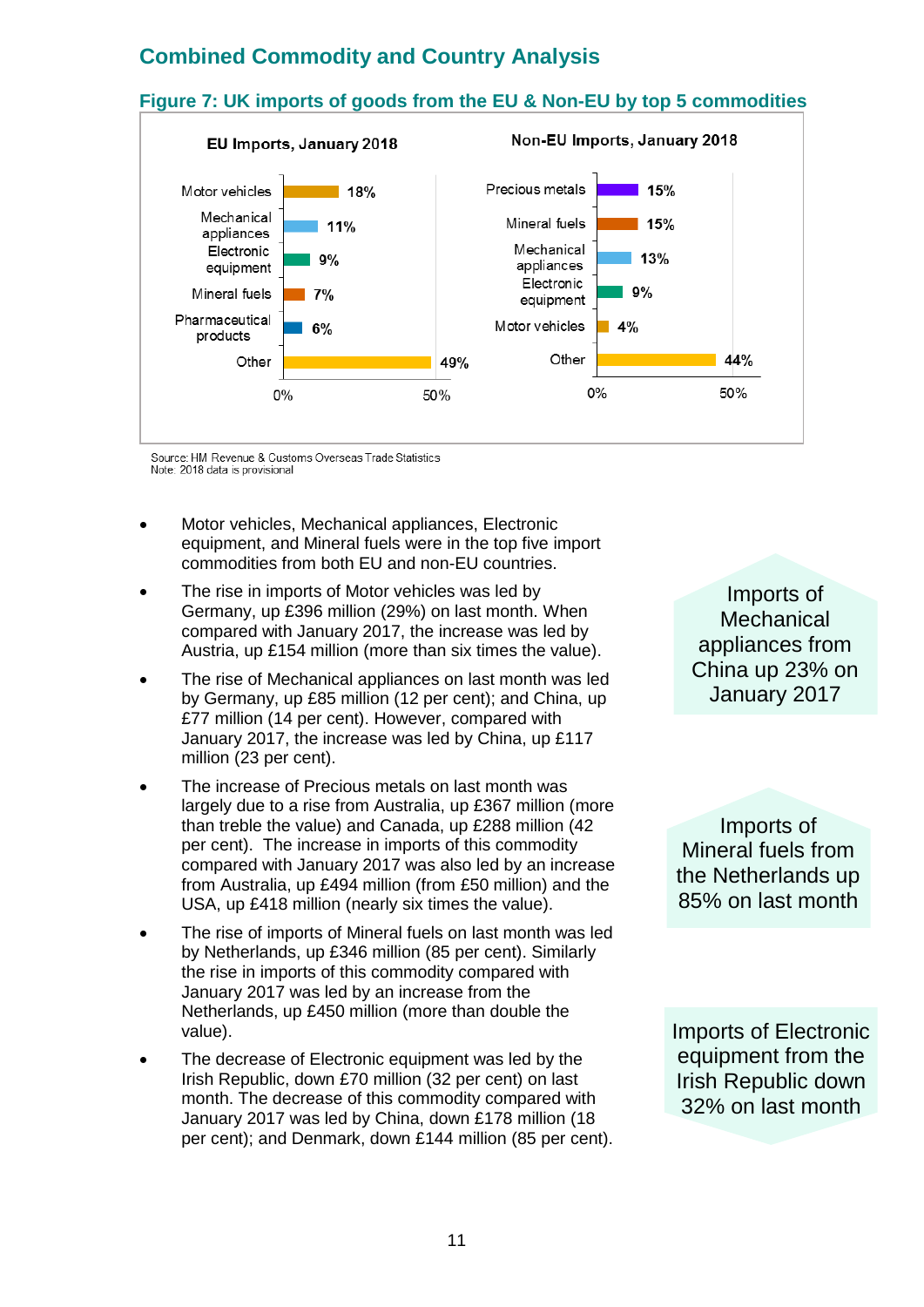#### **Annex I – Metadata**

You can access the data behind this bulletin through our [uktradeinfo web site.](https://www.uktradeinfo.com/Pages/Home.aspx)

- Detailed Trade Statistics data at 8-digit commodity code level is available in our [interactive database.](https://www.uktradeinfo.com/Statistics/BuildYourOwnTables/Pages/Home.aspx)
- Aggregate OTS data is available in [pre-prepared Excel tables.](https://www.uktradeinfo.com/Statistics/Pages/Monthly-Tables.aspx)
- Non-Monetary Gold (NMG) can form a substantial part of the non-EU Overseas Trade Statistics (OTS). For further information, see [Inclusion of Non-Monetary](https://www.uktradeinfo.com/Statistics/OverseasTradeStatistics/AboutOverseastradeStatistics/Pages/PoliciesandMethodologies.aspx)  [Gold in OTS.](https://www.uktradeinfo.com/Statistics/OverseasTradeStatistics/AboutOverseastradeStatistics/Pages/PoliciesandMethodologies.aspx) Data relating to monthly non-EU and EU import and export totals for January 2008 onwards with a breakdown of non-monetary gold and other trade is available in an [OTS time series spreadsheet.](https://www.uktradeinfo.com/Statistics/OverseasTradeStatistics/Documents/Gold_0118.xls)
- You can find details of how users interested in import and export markets for specific goods make use of the detailed OTS data in ['The User Story'](https://www.uktradeinfo.com/Statistics/OverseasTradeStatistics/AboutOverseastradeStatistics/User%20support/User_Story.pps).

#### **Annex II – Methodological Notes**

- 1. HM Revenue & Customs released these latest statistics on Overseas Trade with countries on 09 March 2018 under arrangements set out in the [Code of Practice](http://www.statisticsauthority.gov.uk/assessment/code-of-practice/index.html)  [for Official Statistics.](http://www.statisticsauthority.gov.uk/assessment/code-of-practice/index.html) The first release is published on HMRC's trade data website [www.uktradeinfo.com.](http://www.uktradeinfo.com/)
- 2. This release includes the first provisional estimates of trade-in-goods between the UK and both countries of the EU and those outside the EU for January 2018. At the same time revisions for all previously published non-EU and EU data for 2017 are also being released in line with the [HM Revenue & Customs Policy on](https://www.gov.uk/government/uploads/system/uploads/attachment_data/file/261364/cop-revisions.pdf)  [Revisions.](https://www.gov.uk/government/uploads/system/uploads/attachment_data/file/261364/cop-revisions.pdf)
- 3. The **EU figures** provided in this publication of the January 2018 Overseas Trade Statistics are collected from the Intrastat survey. They will include:
	- a. Estimates for businesses who have yet to submit detailed data on the trade they had with other EU Member States this month.
	- b. Estimates for businesses who do not have to submit detailed data on the trade they have with other EU Member States.
	- c. An adjustment for trade associated with Missing Trader Intra Community fraud. More details of this can be found [here.](https://www.uktradeinfo.com/statistics/noneuoverseastrade/aboutoverseastradestatistics/user%20support/oecd_mtic06.pdf)

Estimates are included in all high level totals including commodity (HS2) and country totals.

- 4. The **Non-EU figures** provided in this publication of the January 2018 Overseas Trade Statistics are presented by customs declarations and collected by the CHIEF (Customs Handling of Import and Export Freight) system.
- 5. Detailed trade information is presented according to the [Harmonised System \(HS\)](https://www.uktradeinfo.com/CodesAndGuides/GoodClassificationSystems/Pages/AboutHS.aspx) nomenclature.
- 6. The aggregate estimates here will differ slightly from those that are published by the Office for National Statistics (ONS) as part of the Balance of Payments (BoP), as the two sets of data are compiled to different sets of rules. The ONS web site provides an overview of BoP at the [Guide to UK Trade a](http://www.ons.gov.uk/ons/rel/uktrade/uk-trade/july-2011/guide-to-uk-trade.html)s well as the detailed monthly [UK Trade Releases.](http://www.ons.gov.uk/ons/publications/all-releases.html?definition=tcm%3A77-21861) The BoP publication shows a high level picture of UK trade-in-goods, whereas the OTS publication shows a detailed picture of the UK's trade-in-goods by commodity and partner country. uktradeinfo.com provides more detail about the [differences between BoP and OTS publications.](https://www.uktradeinfo.com/Statistics/Pages/Related-Data.aspx)